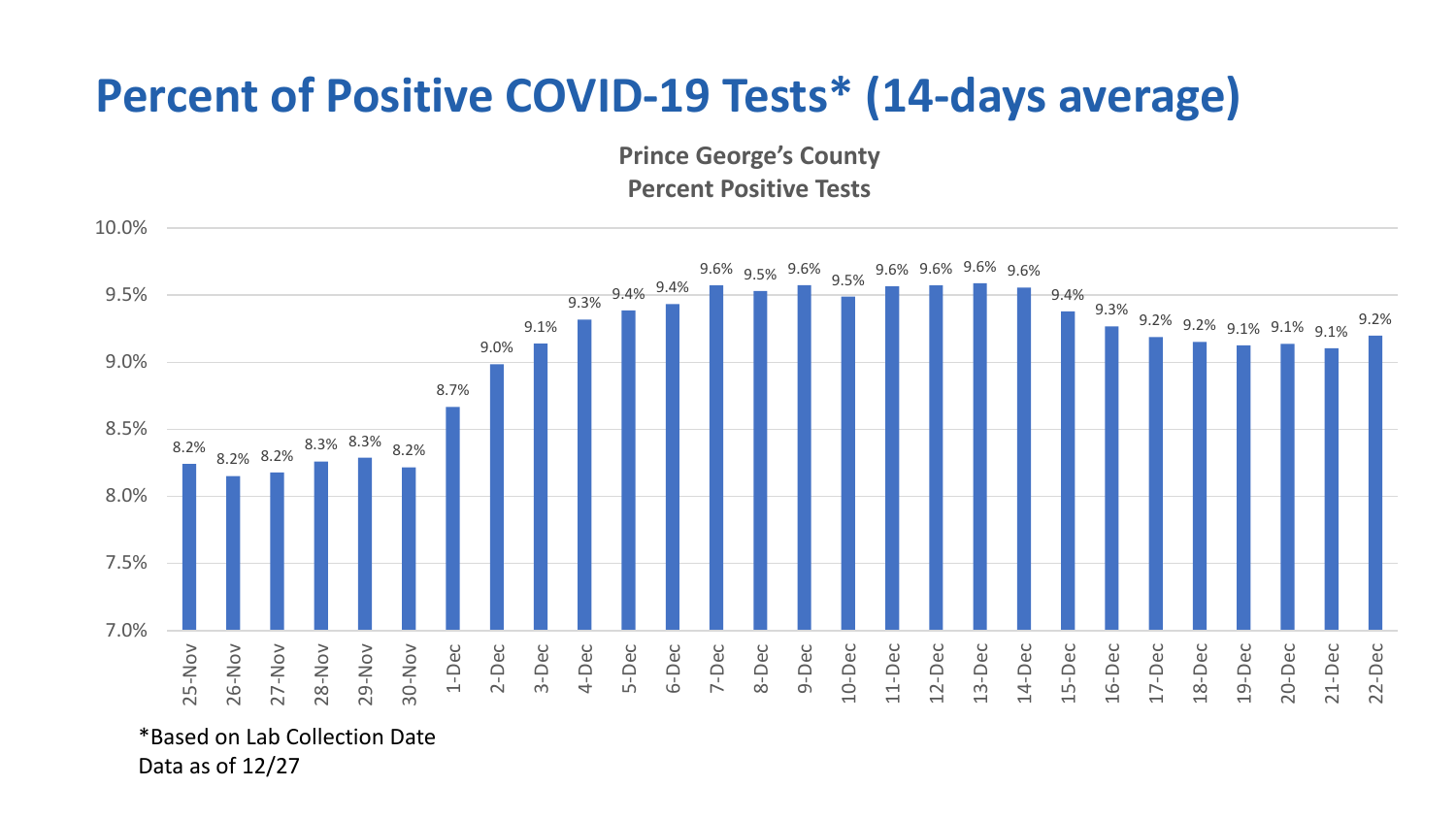## **COVID-19 Cases\* Prince George's County (14-day average)**

**Prince George's County Average New COVID-19 Cases per Day**



\*Based on Lab Collection Date Data as of 12/27